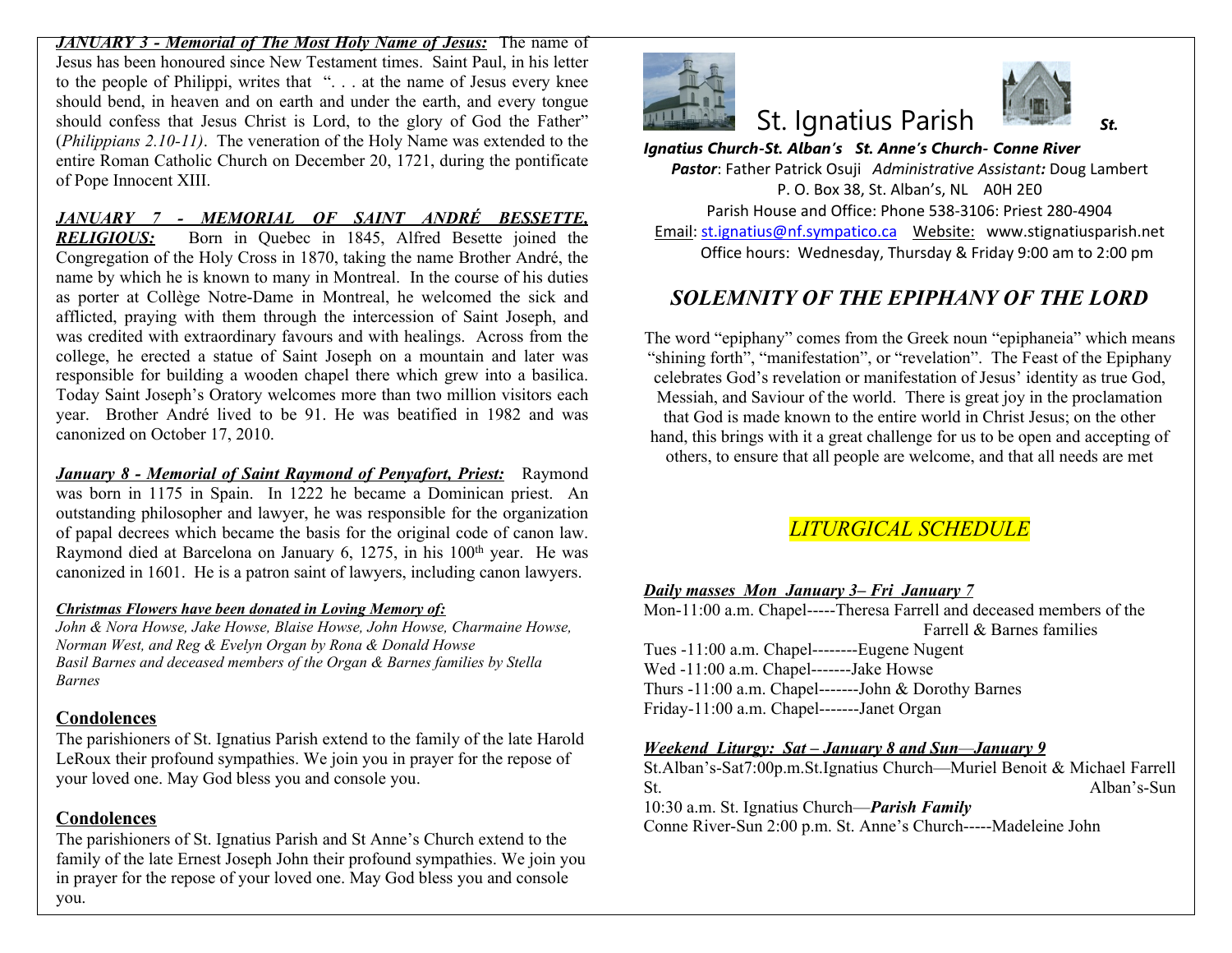# **Ministries' schedule for Weekend Masses**

| <b>DATE</b>   | <b>Sacristan</b>    | <b>Reader</b> | <b>Eucharistic</b><br><b>Minister</b> | <b>Music</b> |
|---------------|---------------------|---------------|---------------------------------------|--------------|
| <b>Dec</b> 31 | Mary S<br>Patsy M   | Pat P         | <b>Father Patrick</b>                 |              |
| Jan 01        | Monica K            | Cindy B       | <b>Father Patrick</b>                 |              |
| Jan 02        | Mary S<br>Patsy M   | Ann B         | <b>Father Patrick</b>                 |              |
| Jan 08        | Edith O<br>Monica K | Edith O       | <b>Father Patrick</b>                 |              |
| Jan 09        | Mary S<br>Patsy M   | Valerie H     | <b>Father Patrick</b>                 |              |

#### **Weekly Parish Income**

| St. Ignatius Church                          | \$56500 |
|----------------------------------------------|---------|
| St. Anne's Church                            | 92.00   |
| Christmas Offering                           | 1250.00 |
| Mass Stipend                                 | 20.00   |
| St. Alban's Clover Farm Christmas Fundraiser | 1800.00 |
| 50/50 Fundraiser (December)                  | 2935.00 |
| <b>Advent Folders</b>                        | 431.50  |
| Christmas Flowers                            | 60.00   |
| <b>Sunday Missals</b>                        | 80.00   |
| Parish Dues                                  | 20.00   |
| <b>Funeral Stipends</b>                      | 400.00  |
| World Mission Sunday                         | 20.00   |

**Congratulations** to Sharon Jeddore, winner of the December 50/50 Fundraiser. (\$1467.50)

**Congratulations** to the winners of the St. Alban's Clover Farm Christmas Fundraiser. First prize-\$500- Sophie Engram, Second prize-\$300- Queena Lilly, and Third prize-\$200- Cory Greenham. St. Ignatius would again like to thank St. Alban's Clover Farm for conducting the fundraiser and for their donation of the second prize.

# *WELCOME TO ST. IGNATIUS PARISH: ST.IGNATIUSCHURCH AND ST. ANNE'S CHURCH:*

*We are happy to have you here in our parish. It is our hope that you experience the presence of Christ during our worship. "Where two or three come together in my name, there I am with them" Matt 18:20*

**2022 Parish Envelopes** By now, you should have picked up your 2022 envelope box . Remaining named boxes are on the table at the back of the church. If there is no box with your name, feel free to take one of the blank boxes. If you do, don't forget to record your name opposite the box number you took. PLEASE DO NOT USE THE ENVELOPES UNTIL JANUARY 1, 2022.

**2022 Initial Envelope** The first envelope in your box is labelled INITIAL OFFERING. This envelope has two purposes: 1) the proceeds are meant to help cover the parish cost (currently about \$5) per box of envelopes and 2) by putting your name on this envelope, it allows us to check the accuracy of our parish records by comparing this name with the name on file. **If you DO NOT use the initial envelope, then please put your name on the first 2022 envelope that you DO USE.** Thank you.

**Envelope Box Number Changes:** Due to deaths among our faithful parish contributors over the years, plus the decline in church attendance in general, the parish has to order fewer and few boxes of envelopes each year. As a result, each year a number of parishioners have to be assigned a different box number than the previous year. *This is NOT a problem since your income tax receipt for 2021 is based on your envelope number for 2021, which may or may not be the same as your box number for 2022. Your income tax receipt for 2022 will be based on your envelope box number for 2022.*

## **Condolences**

The parishioners of St. Ignatius Parish extend to the family of the late Joe Willcott their profound sympathies. We join you in prayer for the repose of your loved one. May God bless you and console you.

## **Condolences**

The parishioners of St. Ignatius Parish extend to the family of the late Vera Hill their profound sympathies. We join you in prayer for the repose of your loved one. May God bless you and console you.